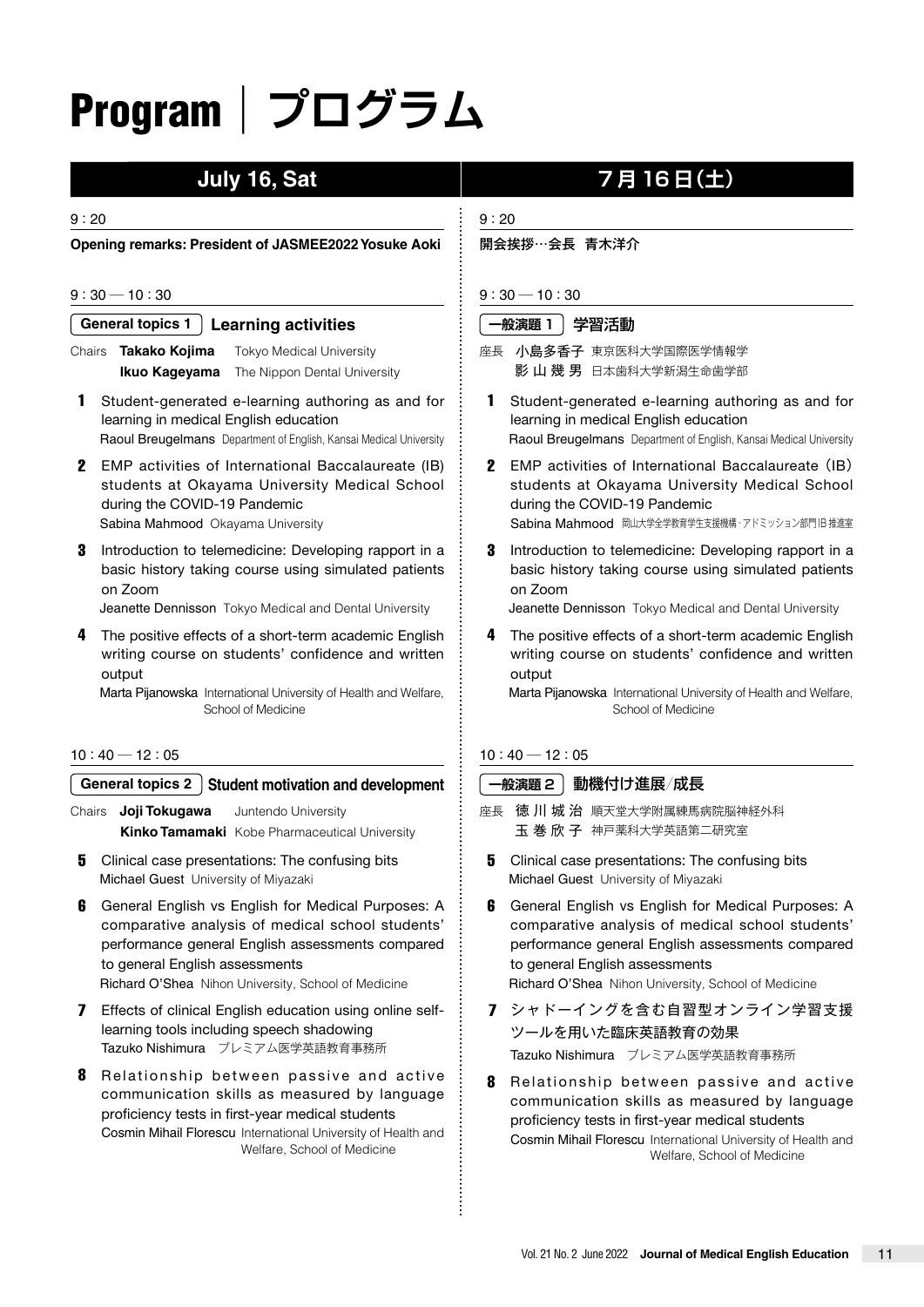**9** How to improve real-world speaking ability within conference and clinical settings Maiko Sakamoto Pomeroy Saga University

#### $12:05 - 13:00$

Lunch break

#### $13:00 - 14:30$

### **Special lecture**

Chair **Yosuke Aoki** Saga University

#### **Twenty years before and twenty years after: A clinician's dream and vision of medical English education**

Nakaya Saito Representative Director, The Honolulu Academy of Medicine

第一部 講演 20 分 +(短い質疑応答と座長コメント 5 分) 第二部 講演 20 分 +(短い質疑応答と座長コメント 5 分) 第三部 講演 20 分 +(全体質疑応答と座長コメント 10 分)

#### $14:40 - 15:40$

#### **General topics 3 Student performance and evaluation**

Chairs **Shigeo Irimajiri** Rinku General Medical Center **Kazuhiko Kurozumi** Hamamatsu University School of Medicine

- 10 What motivates Japanese 1st-year medical students to learn English at university Maki Shimizu Gunma University
- 11 Applying a bilingual corpus database system of medical abstracts to a fourth-year reading classroom: Focusing on randomized controlled trials Motoko Asano Osaka Medical and Pharmaceutical University
- 12 A comparative study of English programs in medical schools in Japan: A research through syllabi Daisuke Sasaki Toho University
- **13** Sensitizing students to word parts on a medical English course

Simon Fraser Hiroshima University, Institute for Foreign Language Research and Education

#### $15:50 - 16:50$

#### **General topics 4 New strategies in teaching**

Chairs **Timothy D. Minton** Keio University **Jun Iwata** Shimane University

- 14 A medical English educator's recipe for growth Alan Simpson University of Miyazaki
- 15 Quantitative analysis of eye contact as a numerically measurable factor to evaluate communication and interpersonal skills in medical history-taking performance

Takahiko Yamamori Aichi Medical University School of Medicine

**9** How to improve real-world speaking ability within conference and clinical settings Maiko Sakamoto Pomerov 佐賀大学医学部附属地域医療科学

教育研究センター

 $12:05 - 13:00$ 

昼休み

#### $13:00 - 14:30$

#### **特別講演**

座長 青木洋 介佐賀大学医学部国際医療学講座

#### ある臨床医の医学英語教育への夢と構想: これまでの 20 年。そして,これからの 20 年

**齋藤中哉 一**般社団法人 The Honolulu Academy of Medicine 代表理事·医師 第一部 講演 20 分 +(短い質疑応答と座長コメント 5 分) 第二部 講演 20 分 +(短い質疑応答と座長コメント 5 分) 第三部 講演 20 分 +(全体質疑応答と座長コメント 10 分)

#### $14:40 - 15:40$

#### **一般演題 3** 取り組みと評価

- 座長 入交重雄 りんくう総合医療センター国際診療科 黒 住 和 彦 浜松医科大学脳神経外科
- 10 What motivates Japanese 1st-year medical students to learn English at university Maki Shimizu Gunma University
- 11 医学英語学習支援システムを用いた論文抄録リー ディング授業実践:ランダム化比較試験を中心に Motoko Asano 大阪医科薬科大学
- 12 国内大学医学部の「英語プログラム」の比較研究: シラバスによる調査 Daisuke Sasaki 東邦大学医学部医学科英語学研究室
- 13 Sensitizing students to word parts on a medical English course Simon Fraser Hiroshima University, Institute for Foreign Language

Research and Education

#### $15:50 - 16:50$

#### **一般演題 4** 新たな教育技法

- 座長 T. ミントン 慶應義塾大学医学部英語教室 岩 田 淳 島根大学医学部医学英語教育学講座
- 14 A medical English educator's recipe for growth Alan Simpson University of Miyazaki
- 15 Quantitative analysis of eye contact as a numerically measurable factor to evaluate communication and interpersonal skills in medical history-taking performance

Takahiko Yamamori Aichi Medical University School of Medicine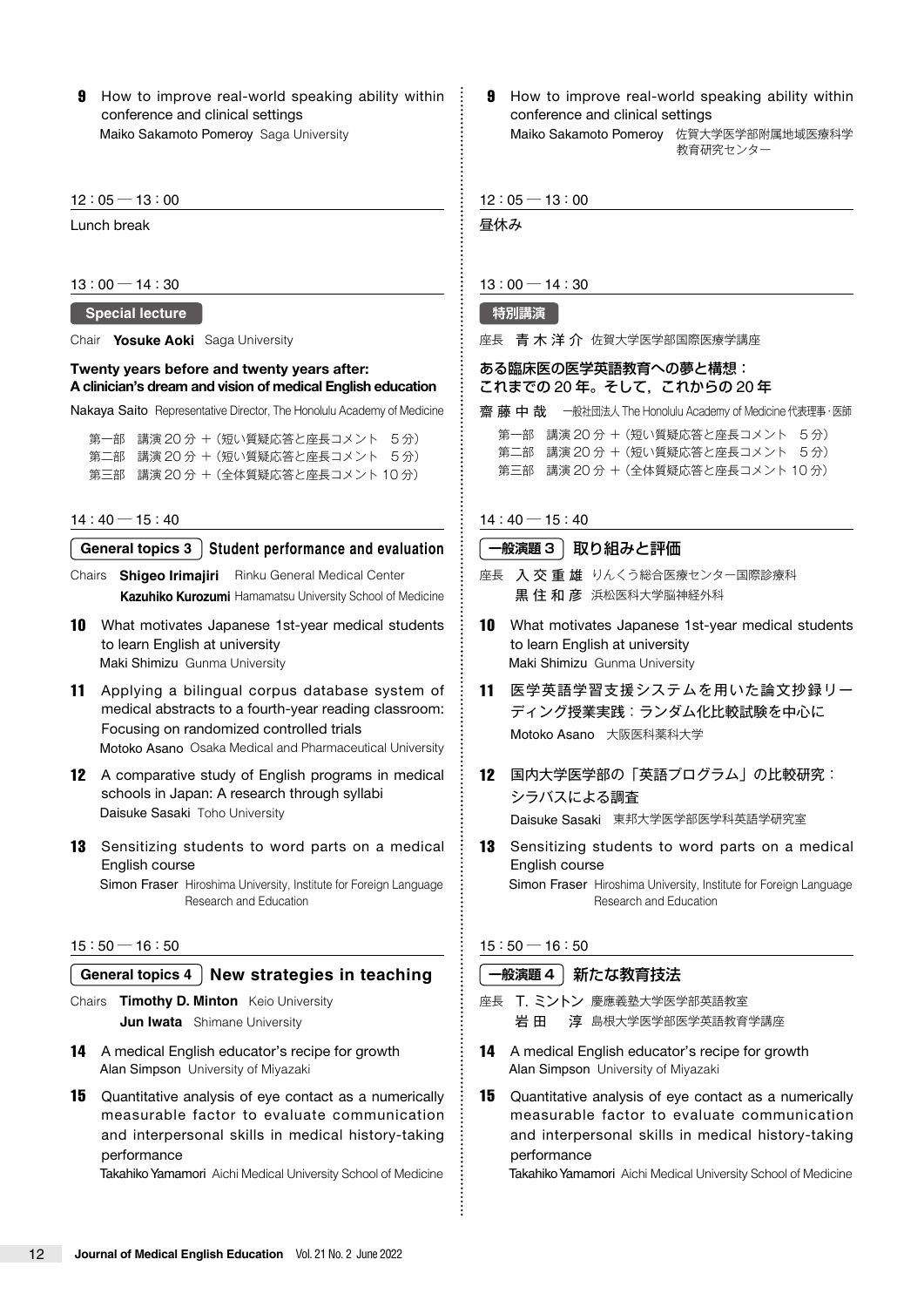- 16 Using multimedia pedagogical materials in a medical English course Najma Janjua Kawasaki Medical School
- 17 Making instructional video for a university hospital Marshall Kiyoshi Higa Institute for Foreign Language Research and Education, Hiroshima University

.<br>.<br>.<br>.<br>.<br>.<br>.<br><br><br><br><br><br><br><br><br>

- 16 Using multimedia pedagogical materials in a medical English course Najma Janjua Kawasaki Medical School
- 17 Making instructional video for a university hospital Marshall Kiyoshi Higa Institute for Foreign Language Research and Education, Hiroshima University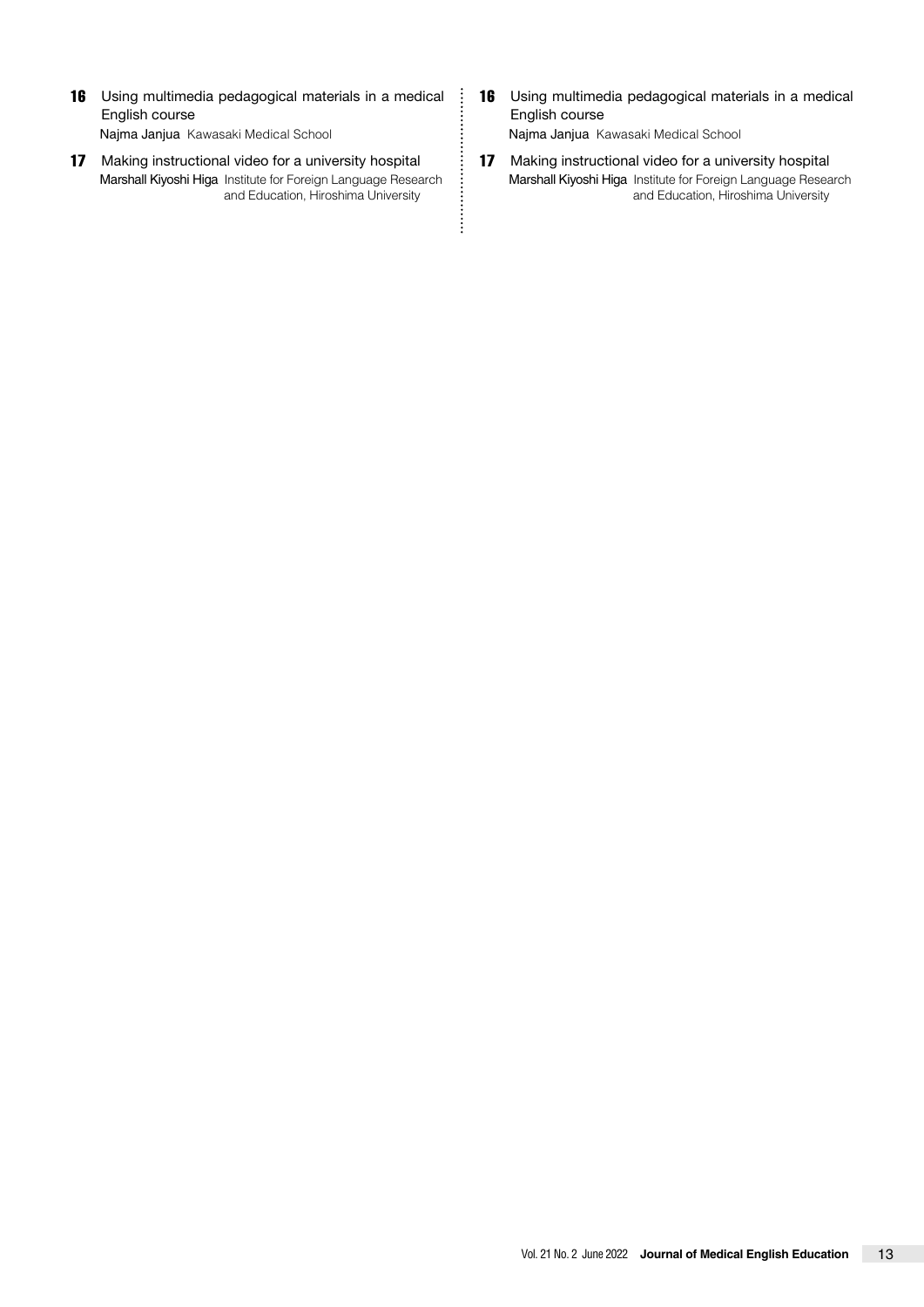## **July 17, Sun** | 7月 17日(日)

 $10:05 - 10:50$ 

#### **Presidential talk**

Chair **Isao Date** Okayama University

**COVID19 fundamentals: What determines how it spreads?**

Yosuke Aoki Saga University

#### $11:00 - 12:00$

#### **Panel discussion**

**What kind of test is OET? Exam preparation in medical school with students**

**Coordinator** 

Takayuki Oshimi International University of Health and Welfare (IUHW) School of Medicine

#### $12:00 - 13:00$

Lunch break

#### $13:00 - 14:00$

**General topics 5 Knowledge and skills**

- Chairs **Shinobu Hattori** Suzuka University of Medical Science **Raoul Breugelmans** Kansai Medical University
- 18 Analysis of English questions in the National Medical Practitioners Qualifying Examination in Japan and discussion of their trends Hideki Iizuka Dokkyo Medical University, Division of Languages and

Humanities (English), Department of Premedical Sciences

- 19 Psychiatric care for non-Japanese patients during the COVID pandemic Sako Ikegami Ikegami Mental Health Clinic/ Kobe Pharmaceutical University
- 20 Japanese pharmacy students' knowledge and skills of English for Medical Purposes (EMP): An interim report Haruko Shimazaki 星薬科大学英語研究室

21 English language seminars for healthcare professionals in Sapporo Saori Kitama Hokkaido University

#### $14:10 - 14:55$

#### **General topics 6 EMP in nursing**

- Chairs **Chiharu Ando** Himeji Dokkyo University **Junichi Kameoka** Tohoku Medical and Pharmaceutical University
- 22 Learning from one another- comparing basic nursing and midwifery skills in Japan and Germany Daisy E Rotzoll University of Leipzig Medical School, Germany

#### $10:05 - 10:50$

#### **会長講演**

座長 伊達 動 岡山大学医学部脳神経外科

#### **COVID19 fundamentals: What determines how it spreads?**

青木洋 介 佐賀大学医学部国際医療学講座

 $11:00 - 12:00$ 

#### **パネルディスカッション**

#### OET ってどんな試験? 学生と一緒に考える医学部での 試験対策

コーディネーター

押味 貴之 国際医療福祉大学医学部医学教育統括センター

#### $12:00 - 13:00$

昼休み

#### $13:00 - 14:00$

#### **一般演題 5** 知識と技能

- 座長 服部しのぶ 鈴鹿医療科学大学英語教育学 R. ブルーヘルマンス 関西医科大学英語教室
- 18 Analysis of English questions in the National Medical Practitioners Qualifying Examination in Japan and discussion of their trends Hideki Iizuka Dokkyo Medical University, Division of Languages and Humanities (English), Department of Premedical Sciences
- 19 Psychiatric care for non-Japanese patients during the COVID pandemic Sako Ikegami 池上メンタルクリニック/神戸薬科大学
- 20 Japanese pharmacy students' knowledge and skills of English for Medical Purposes (EMP): An interim report Haruko Shimazaki 星薬科大学英語研究室

21 札幌市における医療従事者を対象とした英語セミ ナーの実践

Saori Kitama 北海道大学

#### $14:10 - 14:55$

#### **一般演題 6** 看護教育における EMP

- 座長 安藤千春 姫路獨協大学看護学部 亀 岡 淳 一 東北医科薬科大学内科学第三(血液·リウマチ科)
- 22 Learning from one another- comparing basic nursing and midwifery skills in Japan and Germany Daisy E Rotzoll University of Leipzig Medical School, Germany